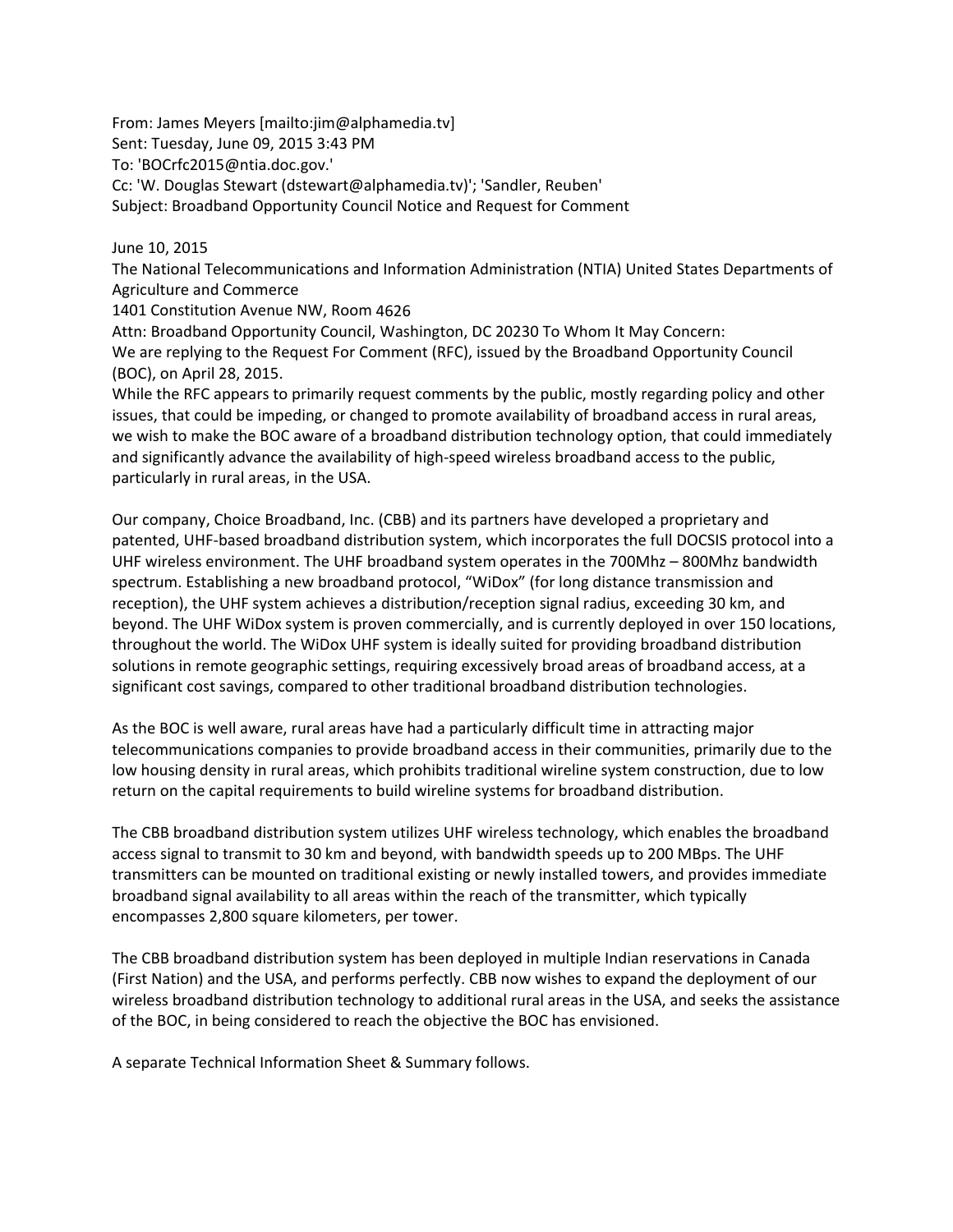We look forward to hearing from the BOC, regarding how Choice Broadband can work with the Broadband Opportunity Council, to provide high speed wireless broadband access to all of rural America.

Sincerely, James Meyers CEO Choice Broadband 1334 Parkview Avenue, Suite 260 Manhattan Beach, CA 90266 1.310.802.8028

Choice Broadband, Inc. Technical Information & Summary

WiDox Broadband Technology Summary

WiDox proprietary UHF technology offers a "Last Mile" broadband distribution solution, integrating superior scalability and propagation, encompassing significantly broader reach andgreater speeds, compared to conventional WiMax broadband distribution technology.

The WiDox proprietary technology utilizes multiple trade secrets, which delivers significant technology and cost advantages, as compared to competing technologies and companies.

Decentralized Assets and Operations, with strong Centralized Management systems, creates a superior customer experience, generating increased customer satisfaction, in association with lower maintenance and installation costs.

WiDox proprietary UHF broadband distribution technology is ideally suited for providing Last Mile broadband distribution solutions in remote geographic settings, requiring excessively broad areas of broadband access, at a significant cost savings.

WiDox technology has been installed and represents operating broadband distribution systems in over 150 locations, many in remote communities worldwide, including Alaska, American Samoa, Northern Canada, Hawaii, India, Kenya, Tahiti, Tonga, and Uganda.

## WiDox vs. WiMax Comparison

Offering a 30 kM radius of coverage through a single distribution point, not affected by line of sight issues, WiDox is clearly superior to WiMax technology that offers a 2 kM radius of coverage, requiring overlapping frequencies, impeded by line of sight issues.

WiDox offers expanded reach and increased speed over WiMax technologies, with significantly reduced capital requirements.

## WiDox Architecture Summary

The WiDox architecture increases the number of potential target rural communities in both population and geographic location, while decreasing the breakeven subscriber level, and reduces the deployment and ongoing operational costs of broadband distribution networks.